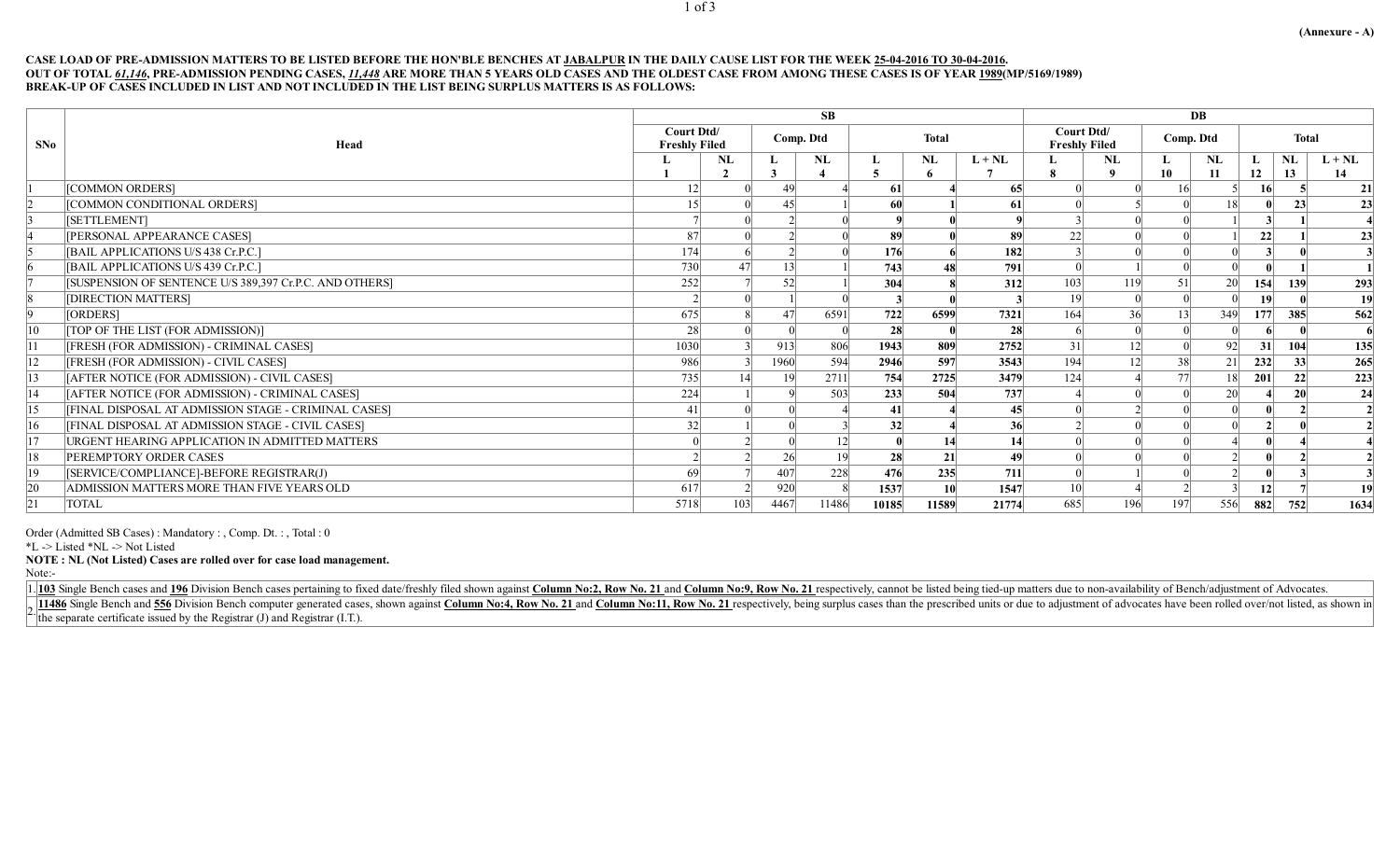## CERTIFICATE REGARDING LISTING OF CASES IN SINGLE BENCH( JABALPUR)

It is to certify that:

After exhausting listing of 5718 fixed date/freshly filed cases shown in 'Column No. 1 in S.No. 21'; 2873(913+1960) cases shown against 'S.No. 11 & 12 respectively against Column No. 3' pertaining to "Fresh (for admission) descending order.

After exhausting step (a), due to non-availability of space against units prescribed as per the listing scheme, 1406(809+597) cases shown against 'S.No. 11 & 12 respectively against Column No. 6', pertaining to "Fresh (for  $\%$  over in suitable lots (in descending order) from next week onwards.

Since list of "Fresh (for admission) computer generated date", cases could not be accommodated, 3237(2725+504+4+4) cases shown against 'S. No. 13,14,15 & 16 respectively against Column No. 6' pertaining to "After Notice (f  $\mathbf{z}^{\prime}$  stage computer generated date" can not be listed and have been rolled over after four weeks in suitable lots chronologically.

722 "Order" matters out of total 7321 cases of that category shown against 'Column No. 7 in S.No. 9' are listed within prescribed limit (giving priority to court date/vacating stay application). Due to non-availability of No. 6 in S.No. No. 9', have been rolled over for the next week chronologically

## CERTIFICATE REGARDING LISTING OF CASES IN Division BENCH( JABALPUR)

It is to certify that:

After exhausting listing of 685 fixed date/freshly filed cases shown in 'Column No. 8 in S.No. 21', 38(0+38) cases shown against 'S.No. 11 & 12 respectively against Column No. 10 and ' pertaining to "Fresh (for admission) descending order.

After exhausting listing of "Fresh (for admission) computer generated date" cases available in the pool for listing in this week, 77(77+0) cases shown against 'S.No. 13 & 14 respectively against Column No. 10 ' pertaining <sup>'</sup>date" have been listed chronologically.

After exhausting listing of "After Notice (for admission) computer generated date" cases available in the pool for listing in this week,  $0(0+0)$  cases shown against 'S.No. 15 & 16 respectively against Column No. 10' pert generated date" have been listed chronologically.

177 "Order" matters out of total 562 cases of that category shown aginst 'Column No. 12 in S.No. 9' are listed within prescribed limit (giving priority to court date/vacating stay application). Due to non-availability of B No. 13 in S.No. No. 9' being tied up cannot be listed and shall be listed in the week subject to the availability of bench.

Registrar (J-II) Registrar (I.T.)